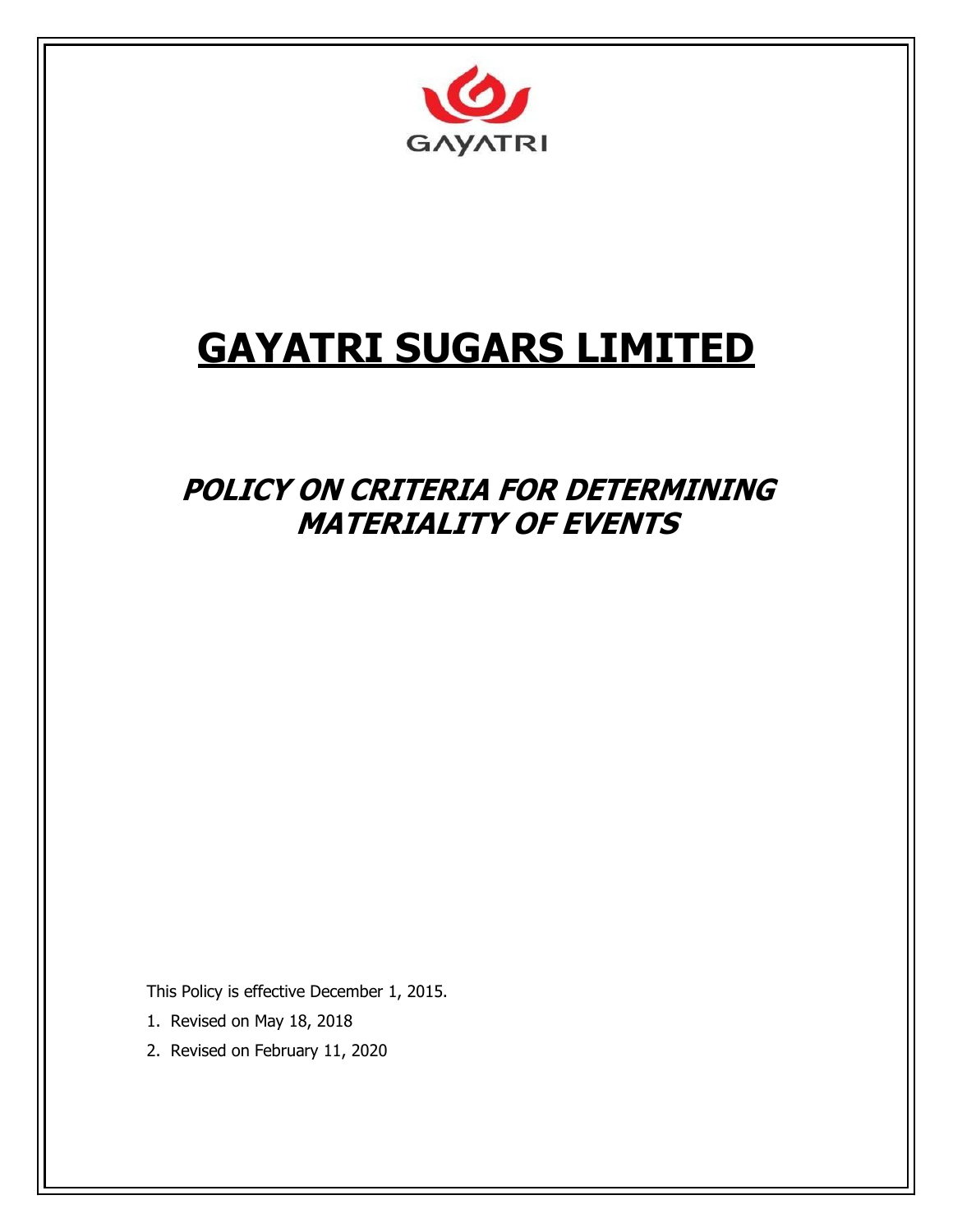

# **1. OBJECTIVE**

The Policy is framed in accordance with the requirements of the Regulation 30 of Securities and Exchange Board of India (Listing Obligations and Disclosure Requirements) Regulations, 2015 (Regulations) as amended from time to time.

The objective of the Policy is to determine materiality of events or information of the Company and to ensure that such information is adequately disseminated in pursuance with the Regulations and to provide an overall governance framework for such determination of materiality.

# **EFFECTIVE DATE**

This Policy is effective December 1, 2015.

# **2. DEFINITION**

**"Act"** shall mean the Companies Act, 1956, 2013 and the Rules framed thereunder, including any modifications, clarifications, circulars or re-enactment thereof.

**"Board of Directors"** or **"Board"** means the Board of Directors of Gayatri Sugars Limited, as constituted from time to time.

**"Company"** means Gayatri Sugars Limited.

**"Key Managerial Personnel"** mean key managerial personnel as defined in subsection (51) of section 2 of the Companies Act, 2013;

**"Listing agreement"** shall mean an agreement that is to be entered into between recognized stock exchange and the Company pursuant to Securities and Exchange Board (Listing Obligations and Disclosure Requirements), 2015

**"Material Event" or "Material Information"** shall mean such event or information as set out in the Schedule or as may be determined in terms of Clause 3 of the Policy. In the Policy, the words, "material" and "materiality" shall be construed accordingly.

**"Material Subsidiary"** shall mean any subsidiary company of the Company which is or has been determined as a material subsidiary as per the provisions of the Regulations.

**"Policy"** means this Policy on criteria for determining Materiality of events or information and as may be amended from time to time.

**"Regulations"** mean Securities and Exchange Board of India (Listing Obligations and Disclosure Requirements) Regulations, 2015 including any modifications, clarifications, circulars or reenactment thereof.

**"Schedule"** means a Schedule III of (Listing Obligations and Disclosure Requirements) Regulations, 2015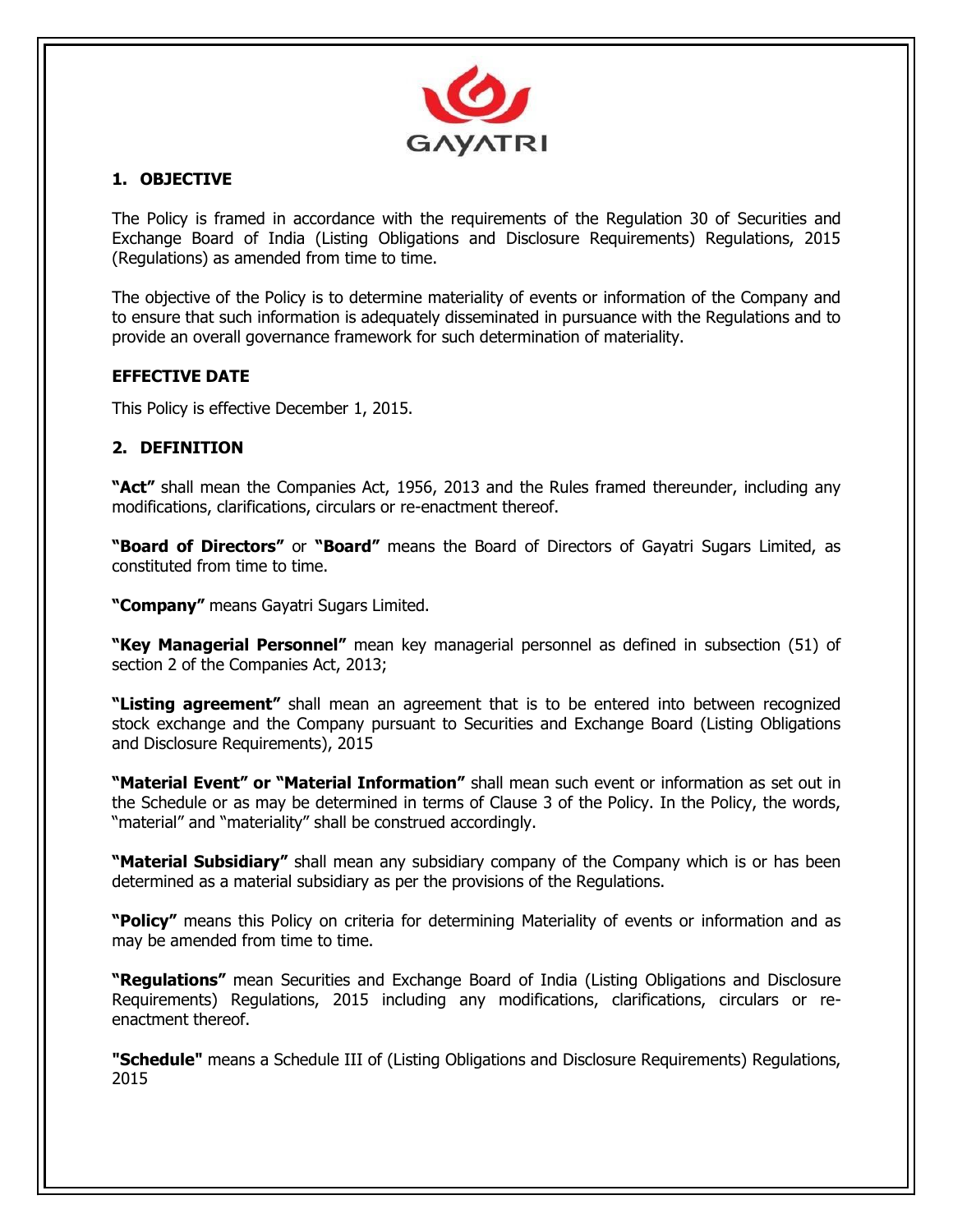

Any other term not defined herein shall have the same meaning as defined in the Companies Act, 2013, the Listing Agreement, Regulations or any other applicable law or regulation to the extent applicable to the Company.

#### **3. GUIDELINES FOR DETERMINING MATERIALITY OF EVENTS OR INFORMATION**

Events / information shall be considered as Material if it meets any of the following criteria:

- a) the event or information is in any manner unpublished price sensitive information;
- b) the omission of an event or information, which is likely to result in discontinuity or alteration of event or information already available publicly;
- c) the omission of an event or information is likely to result in significant market reaction if the said omission came to light at a later date; and
- d) any other event/information which is treated as being material in the opinion of the Board of Directors of the Company.

#### **3. DISCLOSURES OF EVENTS OR INFORMATION**

- a. Events specified in Annexure A are deemed to be material events and the Company shall make disclosure to of such events or information as soon as reasonably possible and not later than twenty-four (24) hours from the occurrence of such event or information in the following manner:
	- i. inform the stock exchanges in which the securities of the Company are listed;
	- ii. upload on the corporate website of the Company.

Provided that in case the disclosure is made after twenty-four (24) hours of occurrence of such event or information, the Company shall, along with such disclosure(s) provide an explanation for delay.

- b. The Company shall make disclosure of events as specified in Annexure B based on application of guidelines for determining Materiality as per clause 3 of the Policy.
- c. The Company shall make disclosures updating Material developments on a regular basis, till such time the event is resolved/closed, with relevant explanations.
- d. The Company shall disclose all events or information with respect to its Material Subsidiaries.
- e. The Company shall provide specific and adequate reply to all queries raised by stock exchange(s) with respect to any events or information and on its own initiative. Further it shall confirm or deny any event or information to stock exchange(s) reported in the media.
- f. In case where an event occurs or information is available with the Company, which has not been indicated in Annexure A or Annexure B, but which may have material effect on it, the Company will make adequate disclosures in regard thereof.

All the above disclosures would be hosted on the website of the Company for a minimum period of five years and thereafter archived as per Company's policy for Preservation and Archival of Documents.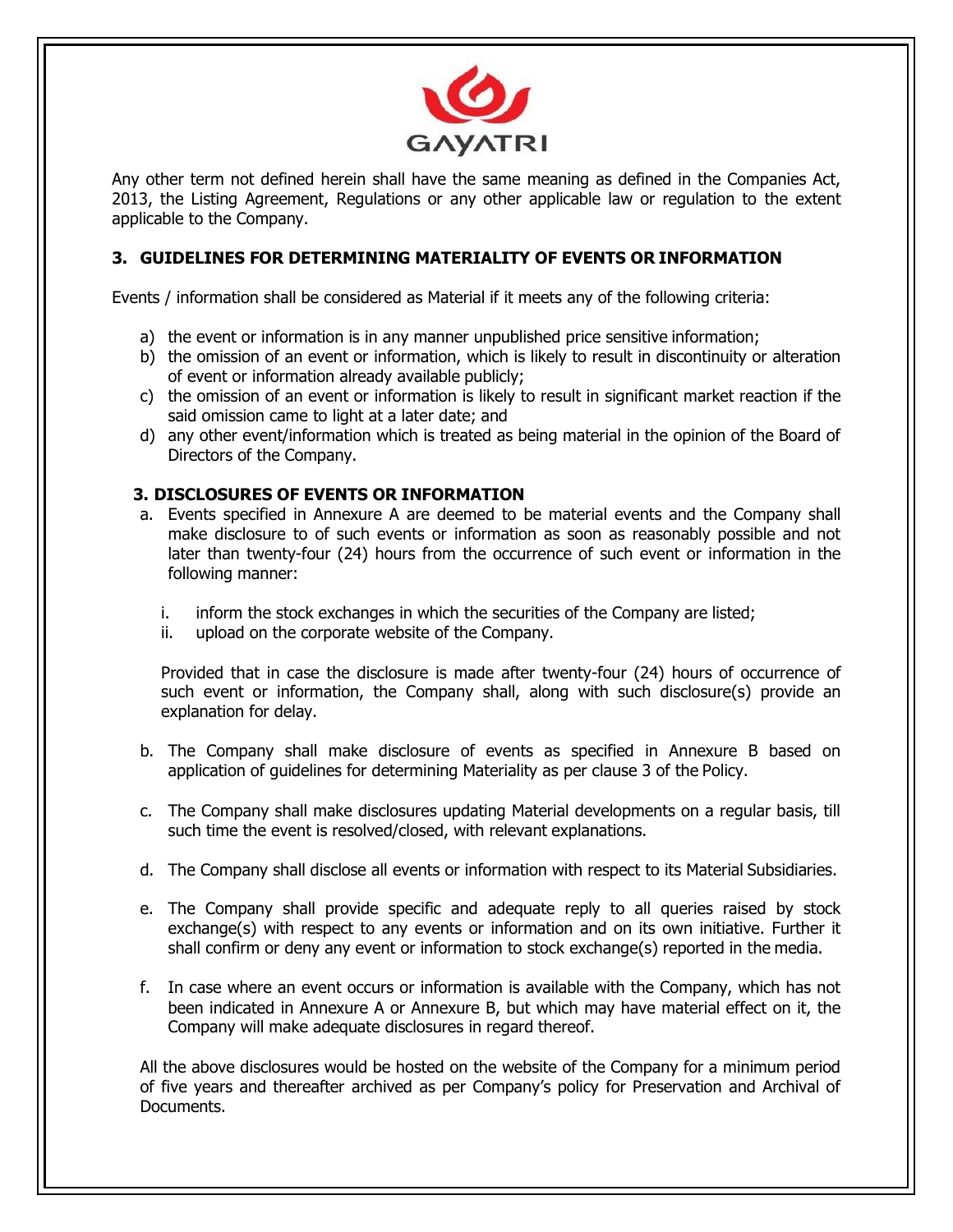

# **4. AUTHORITY TO KEY MANAGERIAL PERSONNEL**

Mrs. T. Sarita Reddy, Managing Director, Mr. Danveer Singh, Company Secretary and Compliance Officer and Mr. V.R. Prasad, Chief Financial Officer shall severally have the authority to determine Materiality of any event or information subject to the provisions of this Policy:

#### **Contact details:**

| <b>Mrs. T. Sarita Reddy</b>                                                                                                                                               | <b>Mr. Danveer Singh</b>                                                                                                                                                                                                           | Mr. V.R. Prasad                                                                                                                                                         |
|---------------------------------------------------------------------------------------------------------------------------------------------------------------------------|------------------------------------------------------------------------------------------------------------------------------------------------------------------------------------------------------------------------------------|-------------------------------------------------------------------------------------------------------------------------------------------------------------------------|
| <b>Managing Director</b>                                                                                                                                                  | <b>Company Secretary</b>                                                                                                                                                                                                           | <b>Chief Financial Officer</b>                                                                                                                                          |
| B2, 2nd Floor, TSR Towers,<br>Rajbhavan Road, Somajiguda,<br>Hyderabad $-500082$<br>Telangana, India.<br>Phone: +91 (0)40 2341 4823 /<br>4826<br>Fax: +91 (0)40 2341 4827 | & Compliance Officer<br>B2, 2nd Floor, TSR Towers,<br>Rajbhavan Road, Somajiguda,<br>Hyderabad $-500082$<br>Telangana, India.<br>Phone: +91 (0)40 2341 4823 /<br>4826<br>Fax: $+91$ (0)40 2341 4827<br>Email: cs.gsl@gayatri.co.in | B2, 2nd Floor, TSR Towers,<br>Rajbhavan Road, Somajiguda,<br>Hyderabad - 500082<br>Telangana, India.<br>Phone: +91 (0)40 2341 4823<br>/4826<br>Fax: +91 (0)40 2341 4827 |

Mr. Danveer Singh, Company Secretary and Compliance Officer of the Company, is hereby authorized to make disclosures to stock exchange(s).

#### **5. AMENDMENTS**

The Board may subject to the applicable laws amend any provision(s) or substitute any of the provision(s) with the new provision(s) or replace the Policy entirely with a new Policy. However, no such amendment or modification shall be inconsistent with the applicable provisions of any law for the time being in force.

#### **6. SCOPE AND LIMITATION**

In the event of any conflict between the provisions of this Policy and the Listing Agreement; Companies Act, 2013; Regulations or any other statutory enactments, rules, the provisions of such Listing Agreement / Companies Act, 2013 or statutory enactments, rules shall prevail over this Policy and the part(s) so repugnant shall be deemed to severed from the Policy and the rest of the Policy shall remain in force.

#### **7. DISSEMINATION OF POLICY**

This Policy shall be hosted on the website of the Company and address of such web link thereto shall be provided in the Annual Report of the Company.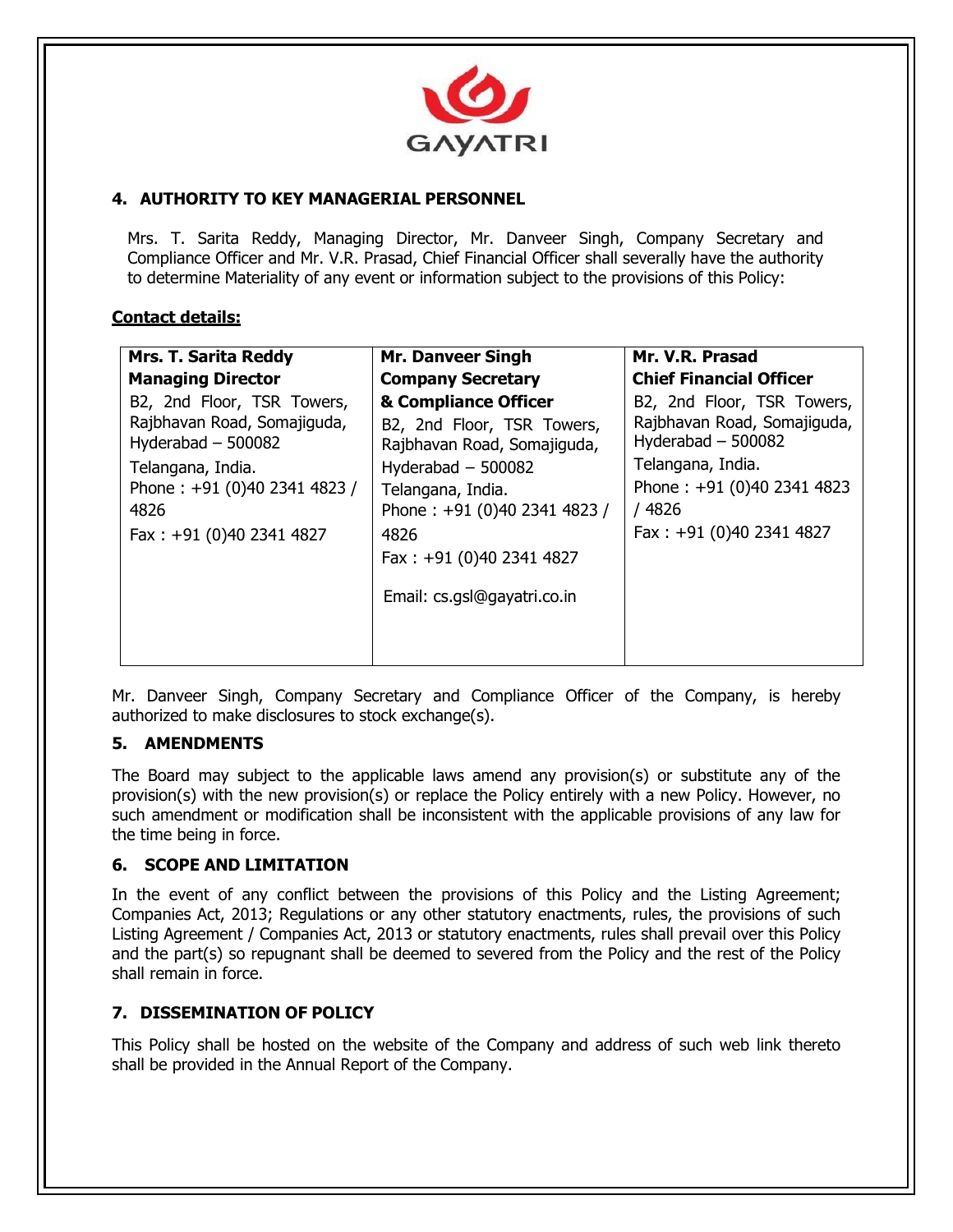

# **Annexure A**

#### **Events which shall be disclosed without any application of the guidelines for Materiality:**

- 1. Acquisition(s) (including agreement to acquire), Scheme of Arrangement (amalgamation/ merger/ demerger/restructuring), or sale or disposal of any unit(s), division(s) or subsidiary of the Company or any other restructuring; Explanation. - 'Acquisition' shall mean, -
	- (i) acquiring control, whether directly or indirectly; or,
	- (ii) acquiring or agreeing to acquire shares or voting rights in, a company, whether directly or indirectly, such that
		- a) the Company holds shares or voting rights aggregating to five per cent or more of the shares or voting rights in the said company, or;
		- b) there has been a change in holding from the last disclosure and such change exceeds two per cent of the total shareholding or voting rights in the said company.
- 2. Issuance or forfeiture of securities, split or consolidation of shares, buyback of securities, any restriction on transferability of securities or alteration in terms or structure of existing securities including forfeiture, reissue of forfeited securities, alteration of calls, redemption of securities etc.;
- 3. Revision in credit rating(s);
- 4. Outcome of Meetings of the Board of Directors: The Company shall disclose to the Exchange(s), within 30 minutes of the closure of the meeting, held to consider the following:
	- a) dividends and/or cash bonuses recommended or declared or the decision to pass any dividend and the date on which dividend shall be paid/dispatched;
	- b) any cancellation of dividend with reasons thereof;
	- c) the decision on buyback of securities;
	- d) the decision with respect to fund raising proposed to be undertaken;
	- e) increase in capital by issue of bonus shares through capitalization including the date on which such bonus shares shall be credited/dispatched;
	- f) reissue of forfeited shares or securities, or the issue of shares or securities held in reserve for future issue or the creation in any form or manner of new shares or securities or any other rights, privileges or benefits to subscribe to;
	- g) short particulars of any other alterations of capital, including calls;
	- h) financial results;
	- i) Decision on voluntary delisting by the Company from stock exchange(s).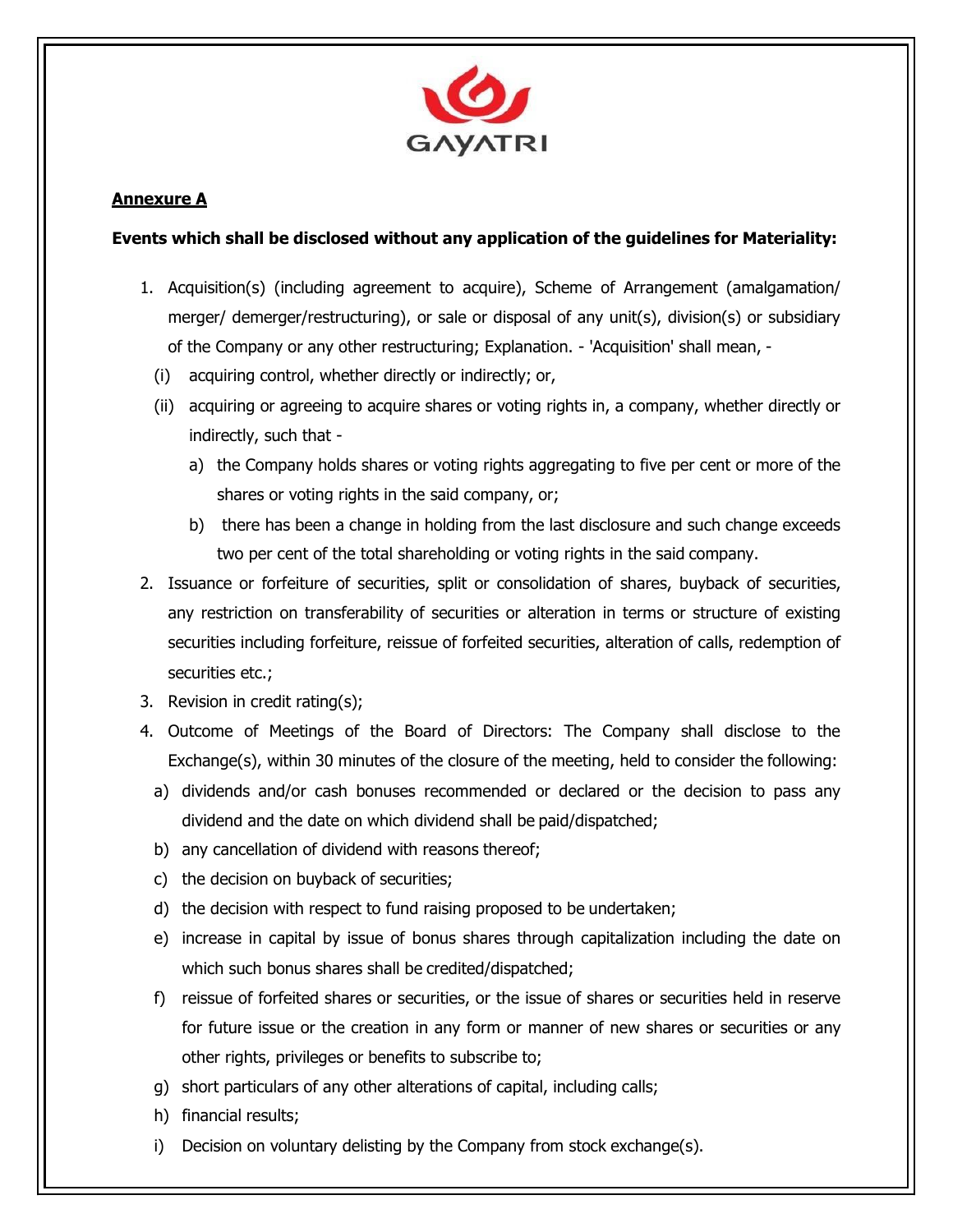

- 5. Agreements (viz. shareholder agreement(s), joint venture agreement(s), family settlement agreement(s) (to the extent that it impacts management and control of the Company), agreement(s)/treaty(ies)/contract(s) with media companies) which are binding and not in normal course of business, revision(s) or amendment(s) and termination(s) thereof;
- 6. Fraud/defaults by Promoter or Key Managerial Personnel or by Company or arrest of Key Managerial Personnel or Promoter;
- 7. Change in Directors, Key Managerial Personnel (Managing Director, Chief Executive Officer, Chief Financial Officer, Company Secretary etc.), Auditor and Compliance Officer; In case of resignation of the auditor of the listed entity, detailed reasons for resignation of auditor, as given by the said auditor, shall be disclosed by the listed entities to the stock exchanges as soon as possible but not later than twenty four hours of receipt of such reasons from the auditor.

a. Resignation of auditor including reasons for resignation: In case of resignation of an independent director of the listed entity, within seven days from the date of resignation, the following disclosures shall be made to the stock exchanges by the listed entities:

i. Detailed reasons for the resignation of independent directors as given by the said director shall be disclosed by the listed entities to the stock exchanges.

ii. The independent director shall, along with the detailed reasons, also provide a confirmation that there is no other material reason other than those provided.

iii. The confirmation as provided by the independent director above shall also be disclosed by the listed entities to the stock exchanges along with the detailed reasons as specified in sub-clause (i) above.

7A. In case of resignation of the auditor, the detailed reasons for resignation of resignation of auditor, as given by the said auditor, to be disclosed by the Company to the Stock Exchanges as soon as possible but not later than 24 hours from receipt of such reasons from the auditor

7B. In case of resignation of Independent Director, the following disclosures shall be made by the Company to the Stock Exchanges within 7 days from date of the resignation:

(i) Detailed reasons for the resignation of the Independent Director– as given by the said **Director** 

(ii) The Independent Director shall, along with the detailed reasons, also provide a confirmation that there are no other material reasons other than those provided

(iii) The confirmation provided by the independent director above shall also be disclosed by the Company to Stock Exchanges along with detailed reasons as specified in clause(i) above.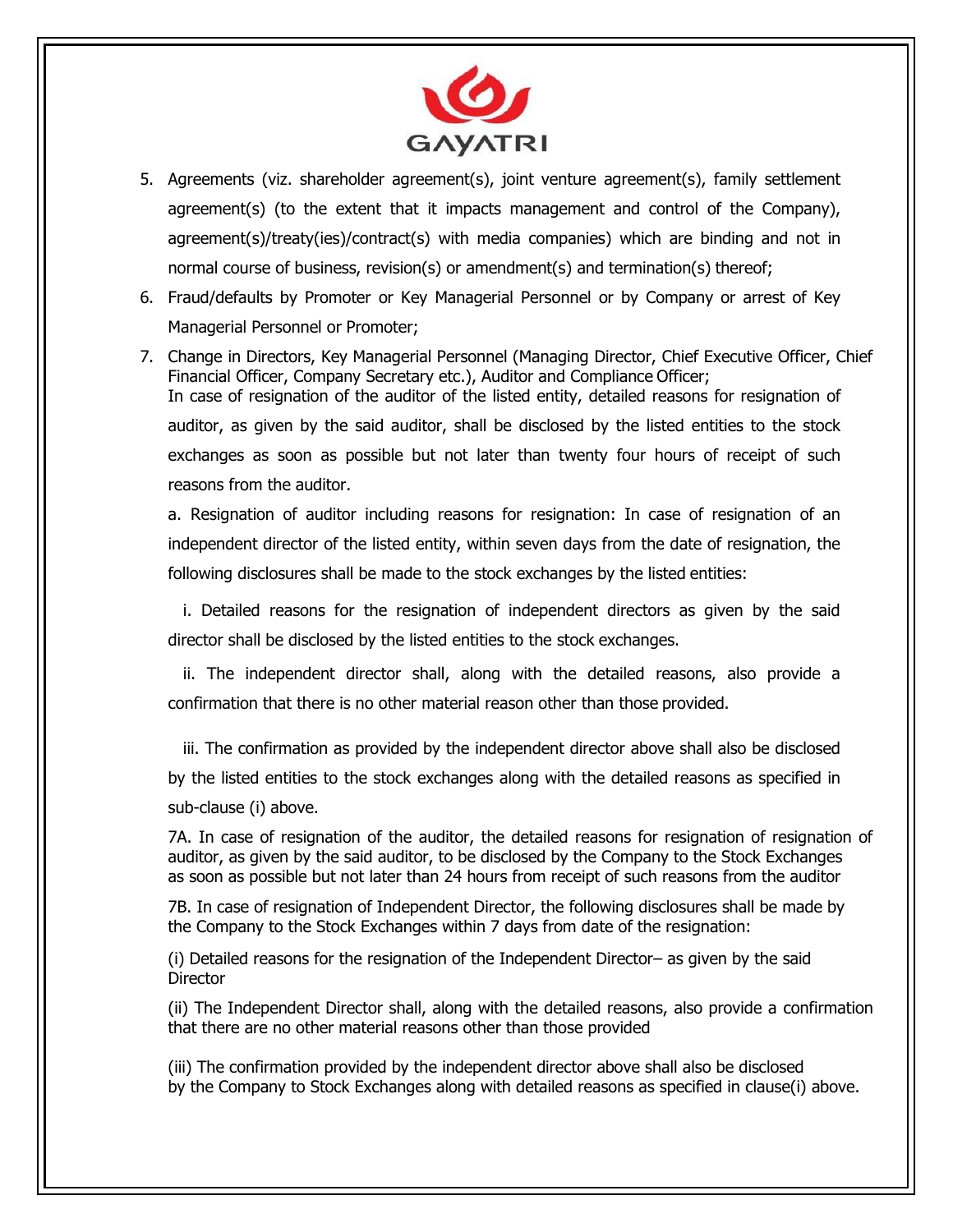

- 8. Appointment or discontinuation of share transfer agent;
- 9. Corporate debt restructuring;
- 10. One-time settlement with a bank;
- 11. Reference to BIFR and winding-up petition filed by any party /creditors;
- 12. Issuance of Notices, call letters, resolutions and circulars sent to shareholders, debenture holders or creditors or any class of them or advertised in the media by the Company;
- 13. Proceedings of Annual and extraordinary general meetings of the Company;
- 14. Amendments to memorandum and articles of association of Company, in brief;
- 15. Schedule of Analyst or institutional investor meet and presentations on financial results made by the Company to analysts or institutional investors.
- 16. The following events in relation to the corporate insolvency resolution process (CIRP) of a listed corporate debtor under the Insolvency Code:

a) Filing of application by the corporate applicant for initiation of CIRP, also specifying the amount of default;

b) Filing of application by financial creditors for initiation of CIRP against the corporate debtor, also specifying the amount of default;

c) Admission of application by the Tribunal, along with amount of default or rejection or withdrawal, as applicable;

d) Public announcement made pursuant to order passed by the Tribunal under section 13 of Insolvency Code;

e) List of creditors as required to be displayed by the corporate debtor under regulation 13(2)(c) of the IBBI (Insolvency Resolution Process for Corporate Persons) Regulations, 2016;

f) Appointment/ Replacement of the Resolution Professional;

g) Prior or post-facto intimation of the meetings of Committee of Creditors;

h) Brief particulars of invitation of resolution plans under section 25(2)(h) of Insolvency Code in the Form specified under regulation 36A(5) of the IBBI (Insolvency Resolution Process for Corporate Persons) Regulations, 2016;

i) Number of resolution plans received by Resolution Professional;

j) Filing of resolution plan with the Tribunal;

k) Approval of resolution plan by the Tribunal or rejection, if applicable;

l) Salient features, not involving commercial secrets, of the resolution plan approved by the Tribunal, in such form as may be specified;

m) Any other material information not involving commercial secrets.